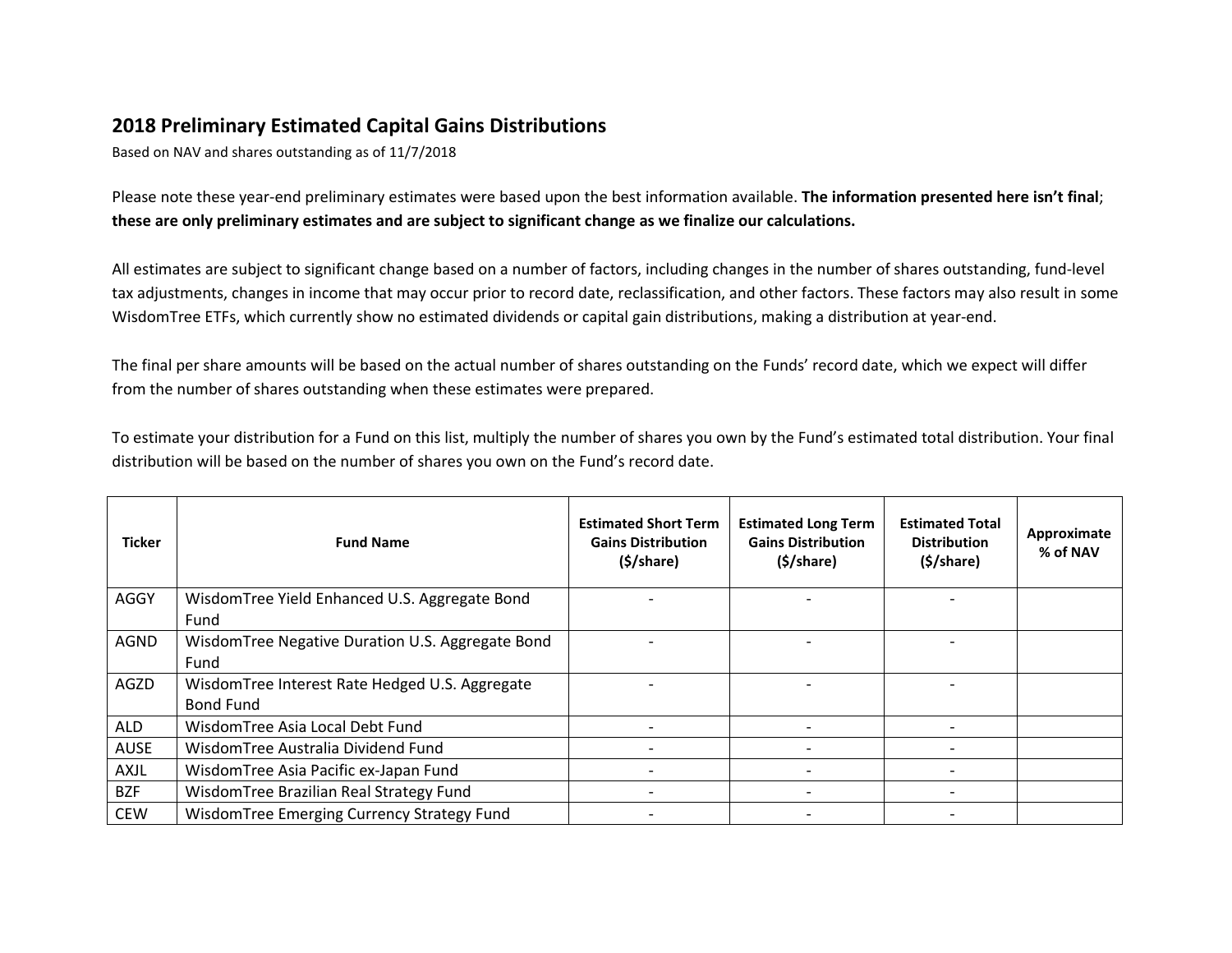| <b>Ticker</b> | <b>Fund Name</b>                                                                 | <b>Estimated Short Term</b><br><b>Gains Distribution</b><br>$(\frac{1}{2}) share)$ | <b>Estimated Long Term</b><br><b>Gains Distribution</b><br>$(\frac{1}{2}) share)$ | <b>Estimated Total</b><br><b>Distribution</b><br>$(\frac{1}{2}) share)$ | Approximate<br>% of NAV |
|---------------|----------------------------------------------------------------------------------|------------------------------------------------------------------------------------|-----------------------------------------------------------------------------------|-------------------------------------------------------------------------|-------------------------|
| <b>CXSE</b>   | WisdomTree China ex-State-Owned Enterprises Fund                                 | $\overline{\phantom{a}}$                                                           |                                                                                   | $\overline{\phantom{a}}$                                                |                         |
| <b>CYB</b>    | WisdomTree Chinese Yuan Strategy Fund                                            |                                                                                    |                                                                                   |                                                                         |                         |
| <b>DDEZ</b>   | WisdomTree Dynamic Currency Hedged Europe<br><b>Equity Fund</b>                  |                                                                                    | 0.872                                                                             | 0.872                                                                   | 3.06%                   |
| <b>DDJP</b>   | WisdomTree Dynamic Currency Hedged Japan Equity<br>Fund                          |                                                                                    |                                                                                   | $\overline{\phantom{a}}$                                                |                         |
| <b>DDLS</b>   | WisdomTree Dynamic Currency Hedged International<br><b>SmallCap Equity Fund</b>  |                                                                                    |                                                                                   |                                                                         |                         |
| <b>DDWM</b>   | WisdomTree Dynamic Currency Hedged International<br><b>Equity Fund</b>           |                                                                                    |                                                                                   |                                                                         |                         |
| <b>DEM</b>    | WisdomTree Emerging Markets High Dividend Fund                                   | $\overline{\phantom{a}}$                                                           | $\overline{\phantom{a}}$                                                          | $\overline{\phantom{a}}$                                                |                         |
| <b>DES</b>    | WisdomTree U.S. SmallCap Dividend Fund                                           |                                                                                    |                                                                                   |                                                                         |                         |
| <b>DEW</b>    | WisdomTree Global High Dividend Fund                                             | $\overline{a}$                                                                     |                                                                                   | $\overline{\phantom{0}}$                                                |                         |
| <b>DFE</b>    | WisdomTree Europe SmallCap Dividend Fund                                         | $\overline{\phantom{a}}$                                                           | $\overline{\phantom{a}}$                                                          | $\overline{\phantom{a}}$                                                |                         |
| <b>DFJ</b>    | WisdomTree Japan SmallCap Dividend Fund                                          |                                                                                    |                                                                                   |                                                                         |                         |
| <b>DGRE</b>   | WisdomTree Emerging Markets Quality Dividend<br>Growth Fund                      |                                                                                    |                                                                                   |                                                                         |                         |
| <b>DGRS</b>   | WisdomTree U.S. SmallCap Quality Dividend Growth<br>Fund                         |                                                                                    |                                                                                   |                                                                         |                         |
| <b>DGRW</b>   | WisdomTree U.S. Quality Dividend Growth Fund                                     | $\overline{\phantom{a}}$                                                           | 0.028                                                                             | 0.028                                                                   | 0.07%                   |
| <b>DGS</b>    | WisdomTree Emerging Markets SmallCap Dividend<br>Fund                            |                                                                                    |                                                                                   |                                                                         |                         |
| <b>DHDG</b>   | WisdomTree Dynamic Currency Hedged International<br>Quality Dividend Growth Fund | 0.255                                                                              | 0.644                                                                             | 0.899                                                                   | 3.83%                   |
| <b>DHS</b>    | WisdomTree U.S. High Dividend Fund                                               | $\blacksquare$                                                                     | $\blacksquare$                                                                    | $\overline{\phantom{0}}$                                                |                         |
| <b>DIM</b>    | WisdomTree International MidCap Dividend Fund                                    |                                                                                    |                                                                                   |                                                                         |                         |
| <b>DLN</b>    | WisdomTree U.S. LargeCap Dividend Fund                                           | $\blacksquare$                                                                     |                                                                                   | $\overline{\phantom{a}}$                                                |                         |
| <b>DLS</b>    | WisdomTree International SmallCap Dividend Fund                                  |                                                                                    |                                                                                   |                                                                         |                         |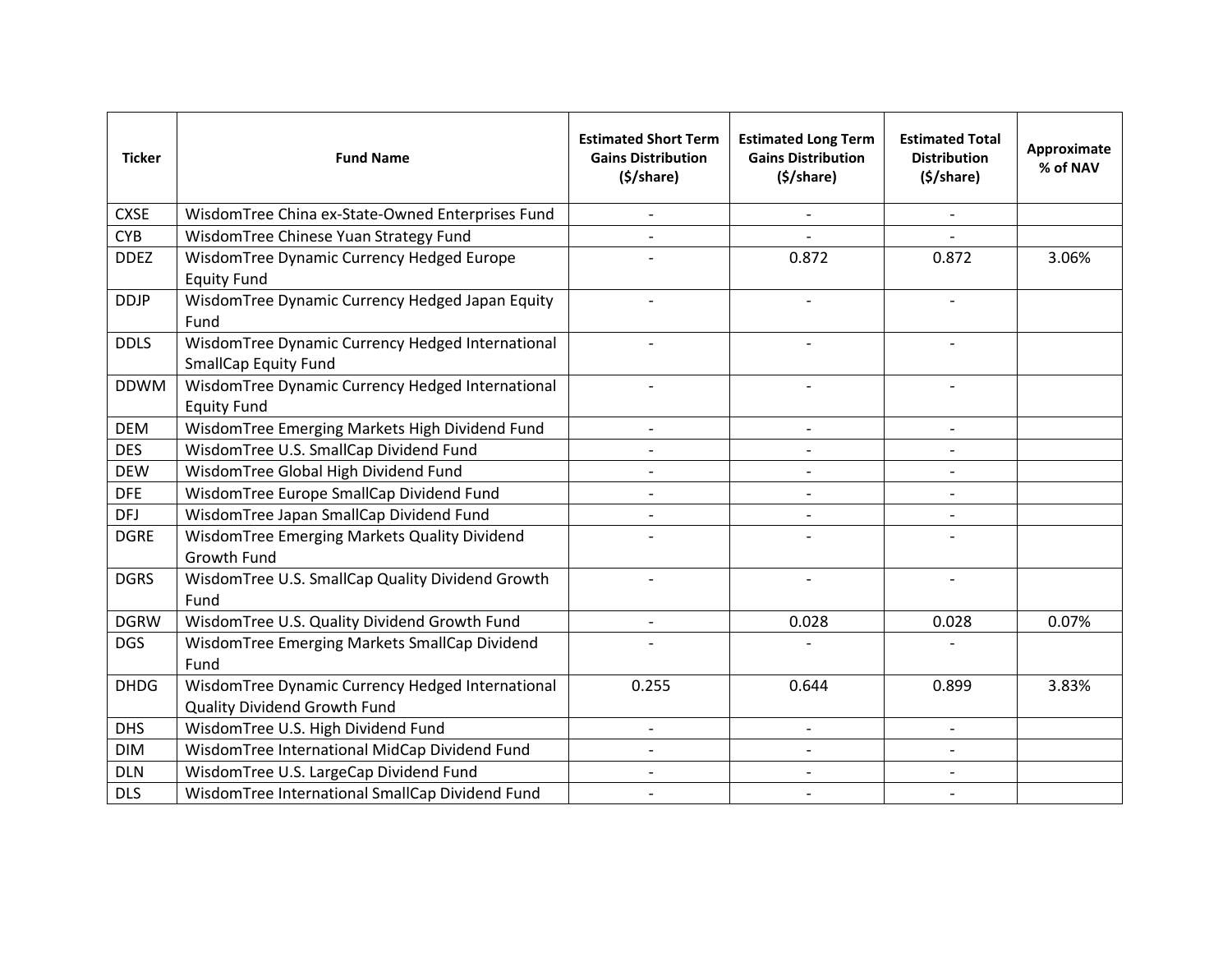| <b>Ticker</b> | <b>Fund Name</b>                                          | <b>Estimated Short Term</b><br><b>Gains Distribution</b><br>$(\frac{1}{2}) share)$ | <b>Estimated Long Term</b><br><b>Gains Distribution</b><br>(§/share) | <b>Estimated Total</b><br><b>Distribution</b><br>$(\frac{1}{2}) share)$ | Approximate<br>% of NAV |
|---------------|-----------------------------------------------------------|------------------------------------------------------------------------------------|----------------------------------------------------------------------|-------------------------------------------------------------------------|-------------------------|
| <b>DNL</b>    | WisdomTree Global ex-U.S. Quality Dividend Growth<br>Fund |                                                                                    |                                                                      |                                                                         |                         |
| <b>DOL</b>    | WisdomTree International LargeCap Dividend Fund           | $\overline{a}$                                                                     |                                                                      | $\overline{\phantom{a}}$                                                |                         |
| <b>DON</b>    | WisdomTree U.S. MidCap Dividend Fund                      |                                                                                    |                                                                      |                                                                         |                         |
| DOO           | WisdomTree International Dividend ex-Financials<br>Fund   |                                                                                    |                                                                      |                                                                         |                         |
| <b>DRW</b>    | WisdomTree Global ex-U.S. Real Estate Fund                | $\overline{\phantom{a}}$                                                           | $\overline{\phantom{a}}$                                             | $\overline{\phantom{a}}$                                                |                         |
| <b>DTD</b>    | WisdomTree U.S. Total Dividend Fund                       | $\overline{a}$                                                                     |                                                                      | $\overline{a}$                                                          |                         |
| <b>DTH</b>    | WisdomTree International High Dividend Fund               |                                                                                    |                                                                      |                                                                         |                         |
| <b>DTN</b>    | WisdomTree U.S. Dividend ex-Financials Fund               |                                                                                    | 0.060                                                                | 0.060                                                                   | 0.07%                   |
| <b>DVEM</b>   | WisdomTree Emerging Markets Dividend Fund                 | $\overline{\phantom{a}}$                                                           |                                                                      | $\overline{\phantom{a}}$                                                |                         |
| <b>DWM</b>    | WisdomTree International Equity Fund                      | $\qquad \qquad \blacksquare$                                                       |                                                                      |                                                                         |                         |
| <b>DWMF</b>   | WisdomTree International Multifactor Fund                 | $\overline{\phantom{a}}$                                                           |                                                                      | $\overline{\phantom{a}}$                                                |                         |
| <b>DXGE</b>   | WisdomTree Germany Hedged Equity Fund                     | $\overline{a}$                                                                     |                                                                      | $\blacksquare$                                                          |                         |
| <b>DXJ</b>    | WisdomTree Japan Hedged Equity Fund                       | $\overline{\phantom{a}}$                                                           |                                                                      | $\overline{\phantom{a}}$                                                |                         |
| <b>DXJF</b>   | WisdomTree Japan Hedged Financials Fund                   | $\overline{a}$                                                                     |                                                                      |                                                                         |                         |
| <b>DXJS</b>   | WisdomTree Japan Hedged SmallCap Equity Fund              |                                                                                    |                                                                      | $\overline{\phantom{a}}$                                                |                         |
| <b>DYB</b>    | WisdomTree Dynamic Bearish U.S. Equity Fund               |                                                                                    |                                                                      |                                                                         |                         |
| <b>DYLS</b>   | WisdomTree Dynamic Long/Short U.S. Equity Fund            | $\overline{\phantom{0}}$                                                           |                                                                      | $\overline{\phantom{a}}$                                                |                         |
| <b>EDOM</b>   | WisdomTree Europe Domestic Economy Fund                   |                                                                                    |                                                                      |                                                                         |                         |
| <b>EES</b>    | WisdomTree U.S. SmallCap Earnings Fund                    | $\overline{\phantom{a}}$                                                           |                                                                      |                                                                         |                         |
| <b>ELD</b>    | WisdomTree Emerging Markets Local Debt Fund               | $\overline{a}$                                                                     |                                                                      |                                                                         |                         |
| <b>EMCB</b>   | WisdomTree Emerging Markets Corporate Bond Fund           | $\overline{a}$                                                                     |                                                                      | $\overline{\phantom{a}}$                                                |                         |
| <b>EMCG</b>   | WisdomTree Emerging Markets Consumer Growth<br>Fund       |                                                                                    |                                                                      |                                                                         |                         |
| <b>EMMF</b>   | WisdomTree Emerging Markets Multifactor Fund              | $\overline{a}$                                                                     |                                                                      |                                                                         |                         |
| EPI           | WisdomTree India Earnings Fund                            |                                                                                    |                                                                      |                                                                         |                         |
| <b>EPS</b>    | WisdomTree U.S. Earnings 500 Fund                         | $\qquad \qquad \blacksquare$                                                       |                                                                      |                                                                         |                         |
| <b>EUDG</b>   | WisdomTree Europe Quality Dividend Growth Fund            |                                                                                    |                                                                      |                                                                         |                         |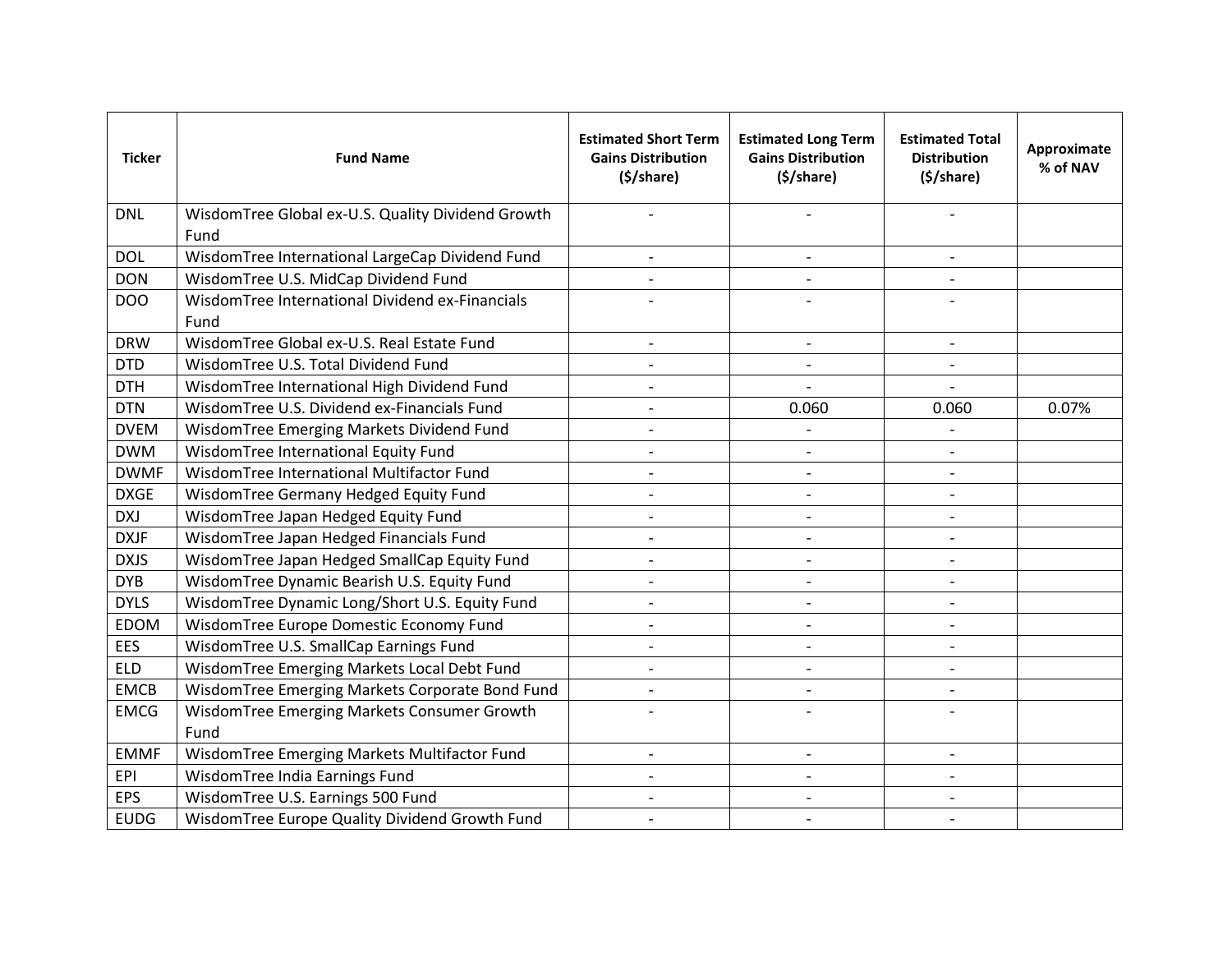| <b>Ticker</b> | <b>Fund Name</b>                                                         | <b>Estimated Short Term</b><br><b>Gains Distribution</b><br>$(\frac{1}{2}) share)$ | <b>Estimated Long Term</b><br><b>Gains Distribution</b><br>$(\frac{1}{2}) share)$ | <b>Estimated Total</b><br><b>Distribution</b><br>$(\frac{1}{2}) share)$ | Approximate<br>% of NAV |
|---------------|--------------------------------------------------------------------------|------------------------------------------------------------------------------------|-----------------------------------------------------------------------------------|-------------------------------------------------------------------------|-------------------------|
| <b>EUSC</b>   | WisdomTree Europe Hedged SmallCap Equity Fund                            |                                                                                    |                                                                                   |                                                                         |                         |
| <b>EXT</b>    | WisdomTree U.S. Total Earnings Fund                                      |                                                                                    |                                                                                   |                                                                         |                         |
| EZM           | WisdomTree U.S. MidCap Earnings Fund                                     |                                                                                    |                                                                                   |                                                                         |                         |
| GSD           | WisdomTree Global SmallCap Dividend Fund                                 |                                                                                    |                                                                                   |                                                                         |                         |
| <b>GULF</b>   | WisdomTree Middle East Dividend Fund                                     |                                                                                    |                                                                                   |                                                                         |                         |
| <b>HEDJ</b>   | WisdomTree Europe Hedged Equity Fund                                     | $\overline{\phantom{a}}$                                                           | $\overline{\phantom{a}}$                                                          | $\overline{\phantom{a}}$                                                |                         |
| <b>HGSD</b>   | WisdomTree Global Hedged SmallCap Dividend Fund                          |                                                                                    |                                                                                   |                                                                         |                         |
| <b>HYND</b>   | WisdomTree Negative Duration High Yield Bond Fund                        | $\overline{a}$                                                                     |                                                                                   |                                                                         |                         |
| <b>HYZD</b>   | WisdomTree Interest Rate Hedged High Yield Bond<br>Fund                  |                                                                                    | 0.026                                                                             | 0.026                                                                   | 0.11%                   |
| <b>IHDG</b>   | WisdomTree International Hedged Quality Dividend<br><b>Growth Fund</b>   | $\blacksquare$                                                                     | $\blacksquare$                                                                    | $\overline{\phantom{0}}$                                                |                         |
| <b>IQDG</b>   | WisdomTree International Quality Dividend Growth<br>Fund                 |                                                                                    |                                                                                   |                                                                         |                         |
| <b>JHDG</b>   | WisdomTree Japan Hedged Quality Dividend Growth<br>Fund                  | $\overline{\phantom{a}}$                                                           | $\blacksquare$                                                                    | $\overline{\phantom{a}}$                                                |                         |
| <b>NTSX</b>   | WisdomTree 90/60 U.S. Balanced Fund                                      | $\overline{a}$                                                                     |                                                                                   |                                                                         |                         |
| <b>PUTW</b>   | WisdomTree CBOE S&P 500 PutWrite Strategy Fund                           | 0.569                                                                              | 0.854                                                                             | 1.423                                                                   | 4.79%                   |
| QSY           | WisdomTree U.S. Quality Shareholder Yield Fund                           |                                                                                    |                                                                                   |                                                                         |                         |
| RPUT*         | WisdomTree CBOE Russell 2000 PutWrite Strategy<br>Fund                   | 1.494                                                                              | 2.241                                                                             | 3.735                                                                   | 15.02%                  |
| <b>SFHY</b>   | WisdomTree Fundamental U.S. Short-Term High Yield<br>Corporate Bond Fund |                                                                                    |                                                                                   | $\overline{\phantom{a}}$                                                |                         |
| <b>SFIG</b>   | WisdomTree Fundamental U.S. Short-Term Corporate<br><b>Bond Fund</b>     |                                                                                    |                                                                                   |                                                                         |                         |
| <b>SHAG</b>   | WisdomTree Yield Enhanced U.S. Short-Term<br>Aggregate Bond Fund         |                                                                                    |                                                                                   |                                                                         |                         |
| <b>USDU</b>   | WisdomTree Bloomberg U.S. Dollar Bullish Fund                            |                                                                                    |                                                                                   |                                                                         |                         |
| <b>USFR</b>   | WisdomTree Floating Rate Treasury Fund                                   |                                                                                    |                                                                                   |                                                                         |                         |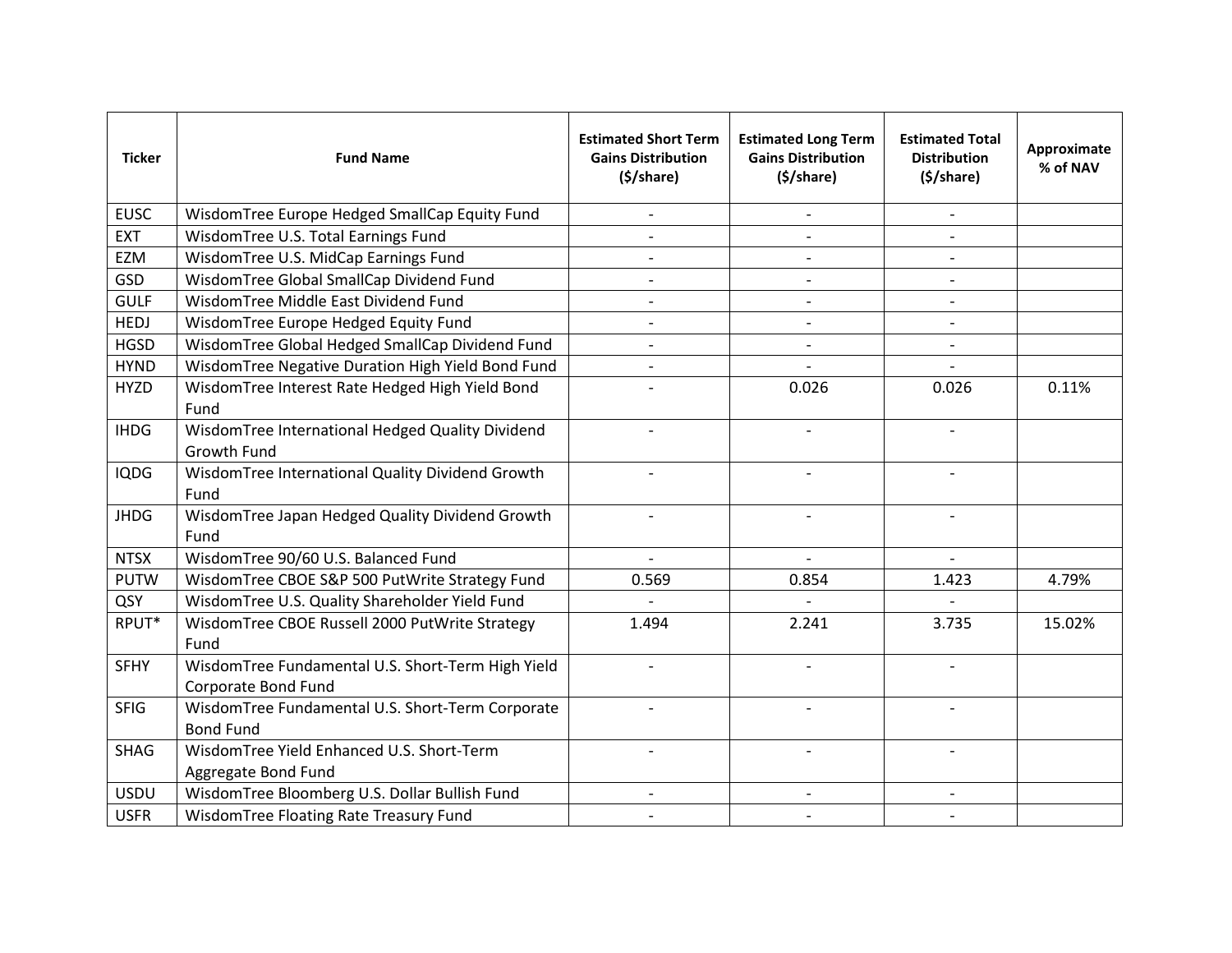| <b>Ticker</b> | <b>Fund Name</b>                                 | <b>Estimated Short Term</b><br><b>Gains Distribution</b><br>$(\frac{1}{2}) share)$ | <b>Estimated Long Term</b><br><b>Gains Distribution</b><br>$(\frac{1}{2}) share)$ | <b>Estimated Total</b><br><b>Distribution</b><br>$(\frac{1}{2}) share)$ | Approximate<br>% of NAV |
|---------------|--------------------------------------------------|------------------------------------------------------------------------------------|-----------------------------------------------------------------------------------|-------------------------------------------------------------------------|-------------------------|
| <b>USMF</b>   | WisdomTree U.S. Multifactor Fund                 |                                                                                    |                                                                                   |                                                                         |                         |
| <b>WBAL</b>   | WisdomTree Balanced Income Fund                  |                                                                                    |                                                                                   |                                                                         |                         |
| <b>WCHN</b>   | WisdomTree ICBCCS S&P China 500 Fund             |                                                                                    |                                                                                   |                                                                         |                         |
| <b>WFHY</b>   | WisdomTree Fundamental U.S. High Yield Corporate |                                                                                    | 0.038                                                                             | 0.038                                                                   | 0.08%                   |
|               | <b>Bond Fund</b>                                 |                                                                                    |                                                                                   |                                                                         |                         |
| <b>WFIG</b>   | WisdomTree Fundamental U.S. Corporate Bond Fund  |                                                                                    |                                                                                   |                                                                         |                         |
| <b>WTMF</b>   | WisdomTree Managed Futures Strategy Fund         |                                                                                    |                                                                                   |                                                                         |                         |
| XMX           | WisdomTree Global ex-Mexico Equity Fund          |                                                                                    |                                                                                   |                                                                         |                         |
| <b>XSOE</b>   | WisdomTree Emerging Markets ex-State-Owned       |                                                                                    |                                                                                   |                                                                         |                         |
|               | <b>Enterprises Fund</b>                          |                                                                                    |                                                                                   |                                                                         |                         |

\* Based on NAV and shares outstanding as of 11/15/2018.

This notice contains forward-looking statements with respect to the estimated December 2018 capital gain distributions for the WisdomTree ETFs. Readers are cautioned not to place undue reliance on these forward-looking statements. WisdomTree does not undertake any obligation to publicly release the result of any revisions to these forward-looking statements to reflect events or circumstances after the date hereof to reflect the occurrence of unanticipated events. Actual results may vary in a materially positive or negative manner. Forecasts and declared distributions are subject to contingencies outside WisdomTree's control.

**The tax information contained herein is based on estimates and is subject to change**. The chart above is intended to provide information about the potential tax characterization of the Funds' distributions. It is not intended as tax advice. The tax consequences of Fund distributions vary by individual taxpayer. You should consult your tax professional or financial advisor for more information regarding your tax situation. To receive a distribution, you must have been a registered shareholder of a Fund on the indicated record date(s). Distributions are paid to shareholders on the payment date(s). Past distributions are not indicative of future distributions. Transactions in shares of the Funds may also generate tax consequences and transaction expenses.

**There are risks involved with investing, including possible loss of principal. Foreign investing involves currency, political and economic risk. Funds focusing on a single country, sector and/or funds that emphasize investments in smaller companies may experience greater price volatility. Investments in emerging markets, currency, fixed income and alternative investments include additional risks. Due to the investment strategy of certain Funds, they may make higher capital gain distributions than other ETFs. Please see prospectus for discussion of risks.**